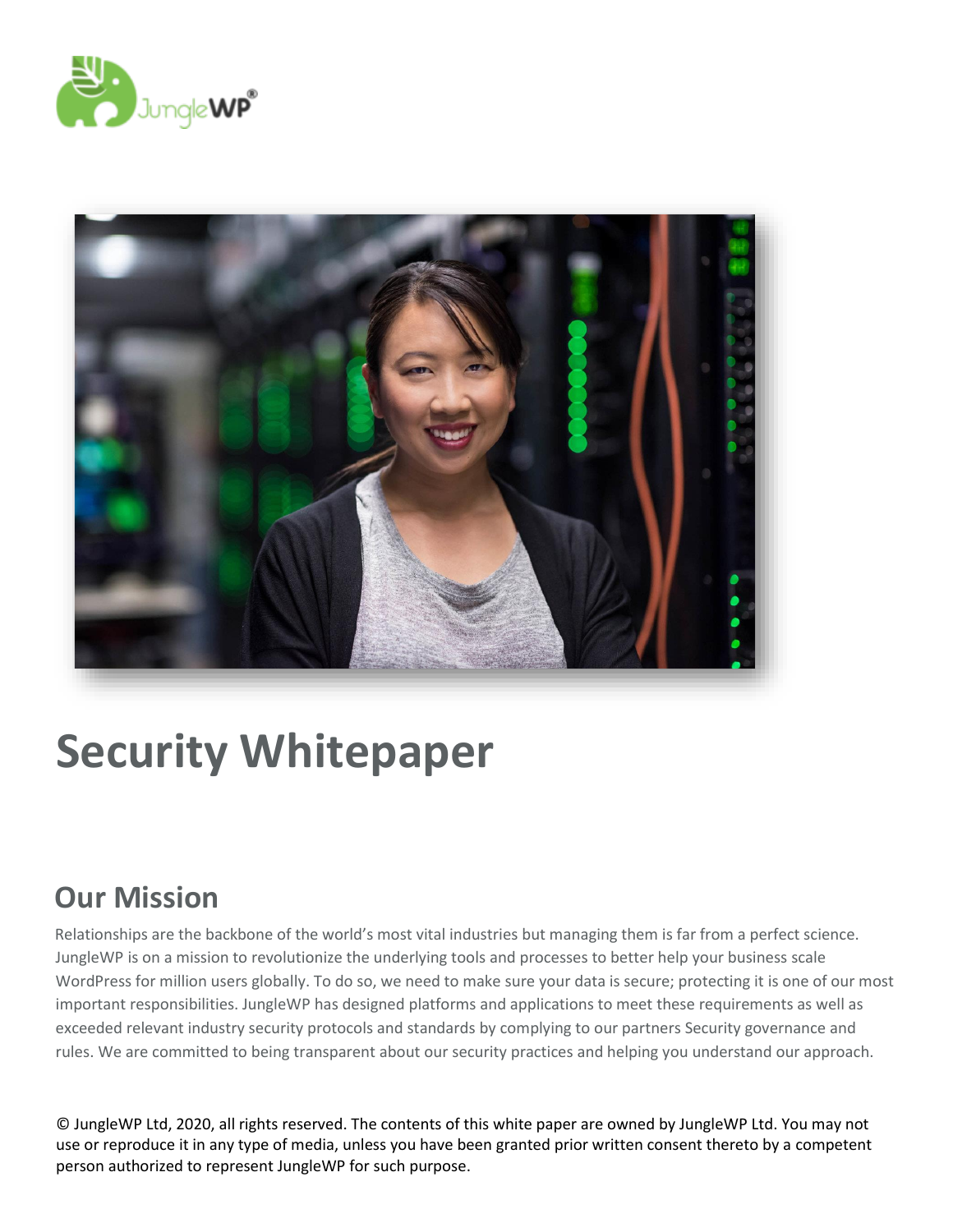### Table of Contents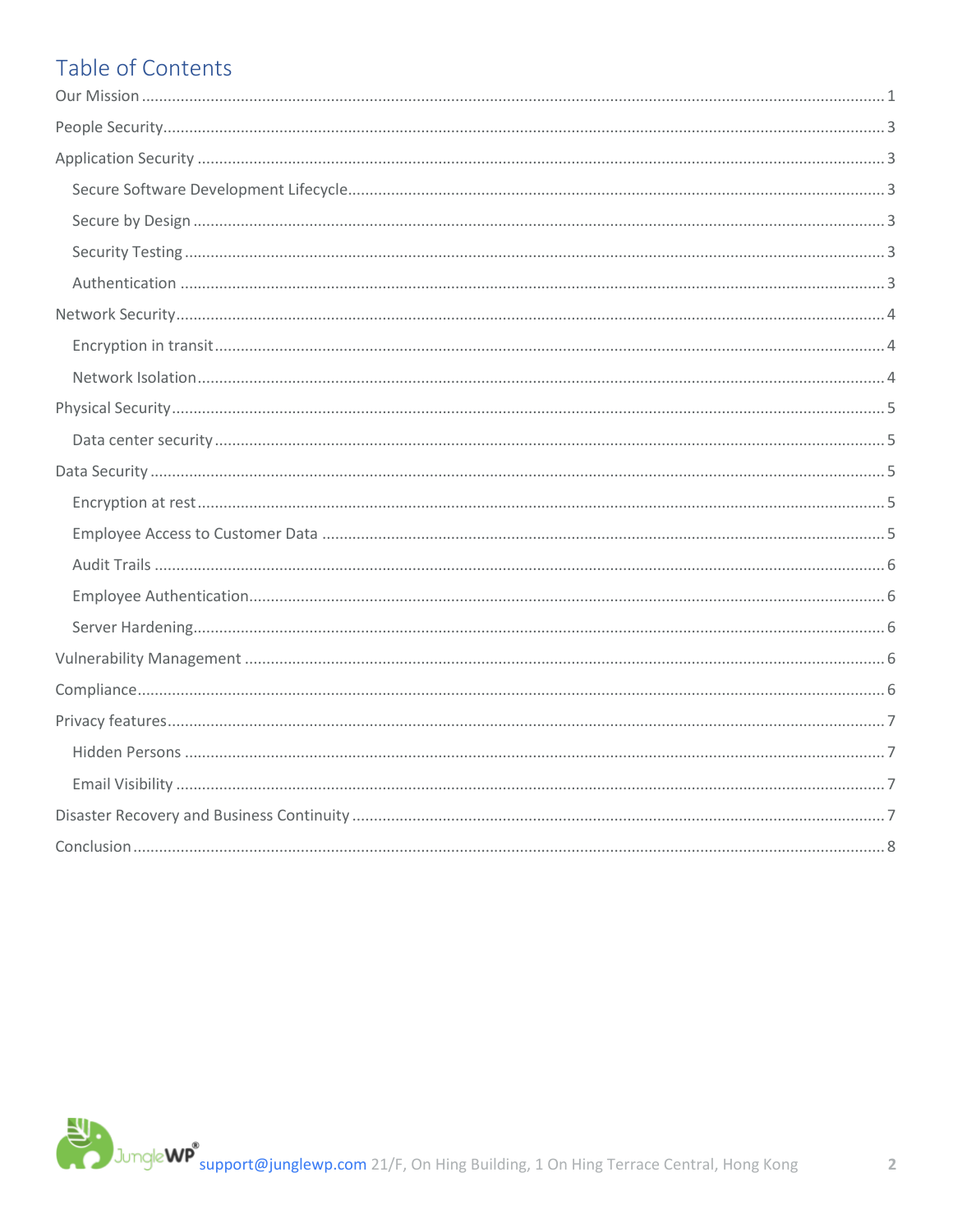# <span id="page-2-0"></span>**People Security**

All JungleWP employees are required to understand and follow internal policies and standards. Background checks are performed to screen all employees. Security training is mandated as part of the onboarding process. Topics covered include device security, acceptable use, preventing spyware/malware, physical security, data privacy, account management, and incident reporting, among others.

# <span id="page-2-1"></span>**Application Security**

### <span id="page-2-2"></span>**Secure Software Development Lifecycle**

Standard best-practices are used throughout our software development cycle from design to implementation, testing, and deployment. All code is checked into a permanent version-controlled repository. Code changes are always subject to peer review and continuous integration testing to screen for potential security issues. All changes released into production are logged and archived, and alerts are sent to the engineering team automatically. Access to JungleWP/clients applications source code repositories requires strong credentials and two-factor authentication.

### <span id="page-2-3"></span>**Secure by Design**

All features and services access are reviewed by a team of senior engineers as soon as they are conceived. Members of the JungleWP team have substantial experience working with and building secure technology systems. We believe in secure by design, hence we plan all functionalities with security in mind to protect the platform against security threats and privacy abuses.

We leverage modern browser protections, such as Content Security Policy (CSP) and security HTTP headers to prevent Cross-Site Scripting (XSS), Clickjacking and other code injection attacks resulting from the execution of malicious content in the trusted web page context.

### <span id="page-2-4"></span>**Security Testing**

Once features are implemented, we perform internal security testing to verify correctness and resilience against attacks. We follow the leading Open Web Application Security Project (OWASP) Testing Guide methodology for our security testing efforts. Discovered vulnerabilities are promptly prioritized and mitigated. In addition, we regularly engage top-tier third-party security companies to independently verify our applications.

### <span id="page-2-5"></span>**Authentication**

JungleWP allows users to login to our services by using OAuth 2.0, the industry standard for authorizing secure access to external apps without exposing their account credentials. JungleWP does not receive or store user passwords when using OAuth. We implement the most secure version of the OAuth 2.0 authorization code grant to mitigate attacks that could leak the user's access token. Both access tokens and refresh tokens are encrypted at rest using AES-128 encryption. We also do not retain user access, every access shared with us to perform our work are immediately deleted after our work is complete.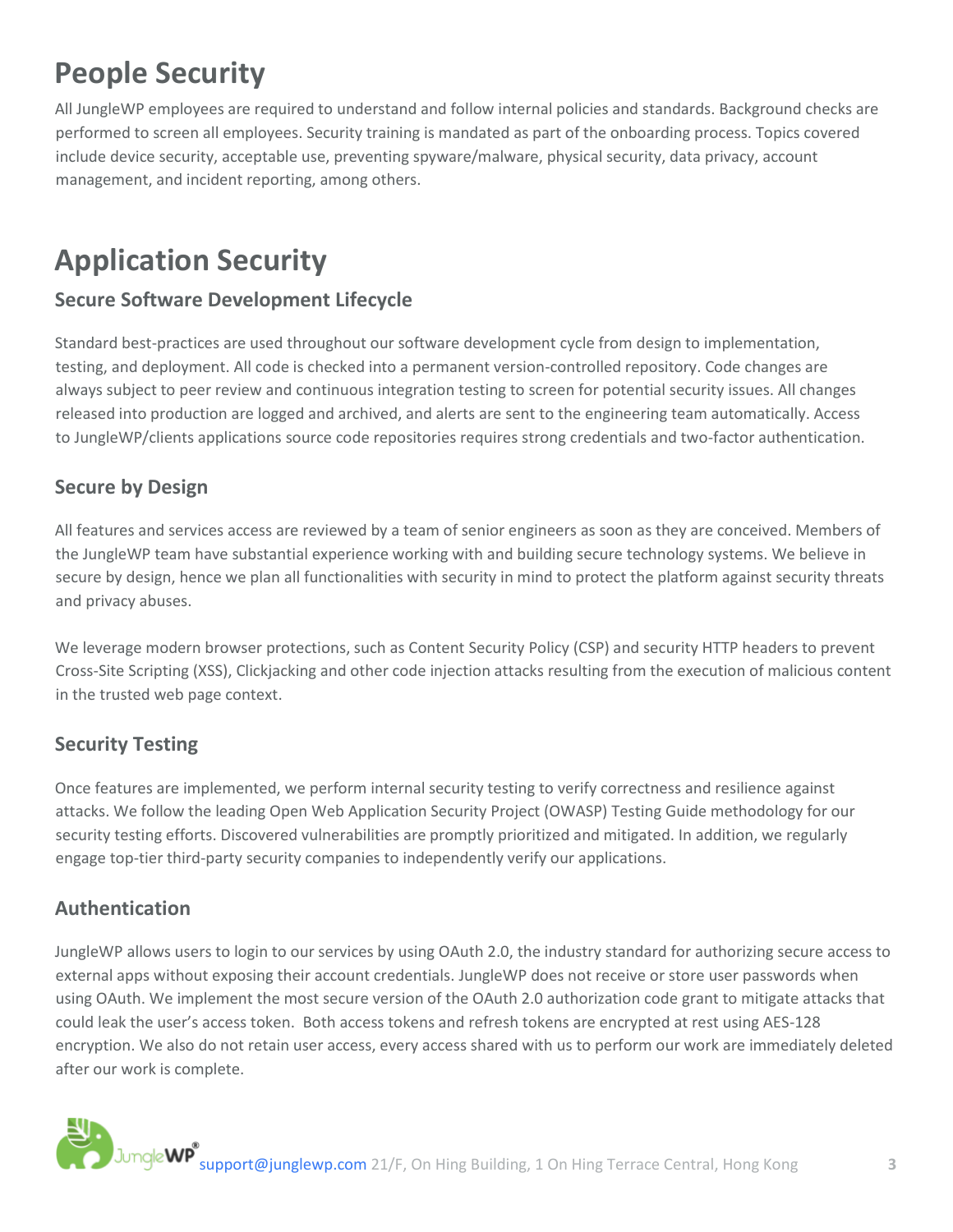JungleWP also allows users to access their server resources by using strong SSH keys, services access use strong password hash. We encrypt the credentials at rest using AES-128 encryption and in transit using Secure Sockets Layer (SSL)/Transport Layer Security (TLS 1.2). The credentials are only used to verify login .

All the above authentication flows have been extensively tested against common attacks including but not limited to Cross-Site Request Forgery (CSRF) and misconfigurations of the redirect url by an independent security testing company. Users can further revoke access from JungleWP at any time and request all their data in JungleWP to be deleted.

# <span id="page-3-0"></span>**Network Security**

### <span id="page-3-1"></span>**Encryption in transit**

To protect data in transit between JungleWP's apps and our servers, JungleWP uses SSL/TLS during data transfer, creating a secure tunnel protected by 128-bit or higher Advanced Encryption Standard (AES) encryption. SSL/ TLS is further used to encrypt the traffic between JungleWP servers and JungleWP databases within the same datacenter. JungleWP monitors the changing cryptographic landscape and upgrades its cipher suite settings as the risks change.

In our web application, we flag all authentication cookies as *Secure* and enable *HTTP Strict Transport Security (HSTS)* with "*includeSubDomains*" and "preload" enabled. Our web domain is included in the HSTS Preload list for all major browsers which is maintained at<https://hstspreload.org/> Together with SSL/TLS and JungleWP public certificates, HSTS prevents man-in-the-middle attacks and ensures that JungleWP apps only communicate with JungleWP servers.

### <span id="page-3-2"></span>**Network Isolation**

JungleWP divides its systems into separate networks using logically isolated Virtual Private Clouds in Amazon Web Services data centers. This setup protects sensitive data by providing isolation between machines in different trust zones. Systems supporting testing and development activities are hosted in a separate network from systems supporting JungleWP's production website. Customer data only exists and is only permitted to exist in JungleWP's production network, its most tightly controlled network.

Network access to JungleWP's production environment from open, public networks (the Internet) is significantly restricted. Only network protocols essential for making JungleWP's service work are open at JungleWP's perimeter. All network access between production hosts is restricted using security groups to only allow authorized services to interact in the production network.

Our infrastructure and applications are monitored using standard health checks and log watchers. This helps detect systems that are malfunctioning as well as potential intrusions. Our on-call engineering team is responsible for investigating and addressing issues as they emerge.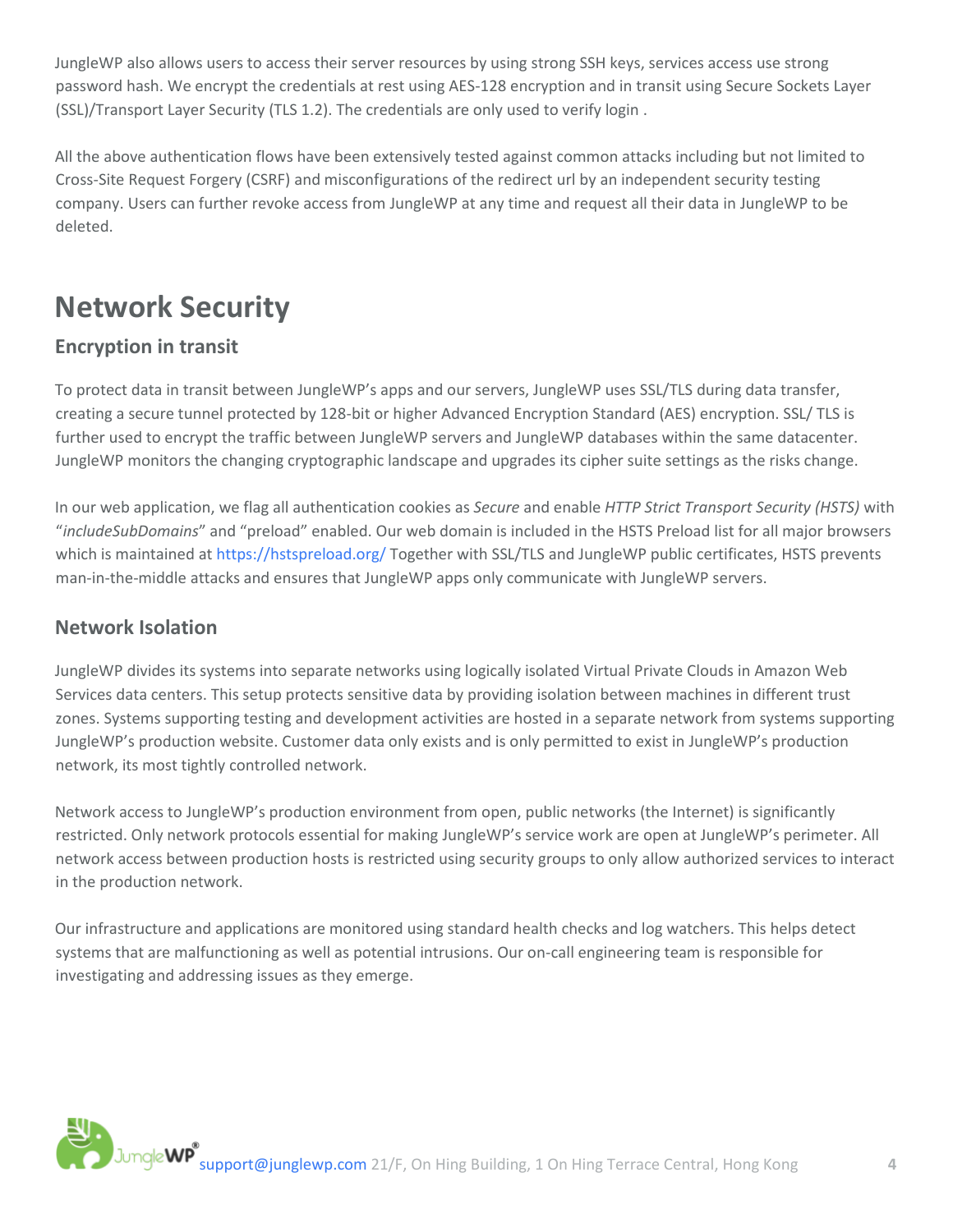## <span id="page-4-0"></span>**Physical Security**

### <span id="page-4-1"></span>**Data center security**

JungleWP leverages Amazon Web Services (AWS) data centers for all production systems and customer data. AWS offers state-of-the-art physical protection for the servers and complies with an impressive array of standards. For more information on AWS Data Center Physical Security, see the AWS Security Whitepaper: <https://d0.awsstatic.com/whitepapers/aws-security-whitepaper.pdf>

### **Office and Digital Equipments Security**

A set of policies and procedures have been implemented to address the security posture of our workstations and laptops. All employee computers comply with these standards for device security. We require computers to have strong passwords, full disk encryption and automatic lock when idle. Even though no data is stored on employee computers or servers located in our office, JungleWP's premises are protected with locked building entrances, deadbolted doors, CCTVs, and intrusion detection alarms.

### <span id="page-4-2"></span>**Data Security**

We are committed to the goals of confidentiality, integrity, and privacy of our customer data by employing a multifaceted approach to data security.

### <span id="page-4-3"></span>**Encryption at rest**

All data at rest in JungleWP's production network is encrypted using 256-bit Advanced Encryption Standard (AES). JungleWP leverages AWS Key Management Service (KMS) to manage encryption keys. Keys are never stored on disk, but are delivered at process start time and retained only in memory while in use. The most sensitive customer data such as email bodies and access tokens are further encrypted in our database and in-memory storages such that the plaintext never exists on JungleWP databases at any point in time. To ensure the security of our database, encryption keys are rotated regularly.

#### <span id="page-4-4"></span>**Employee Access to Customer Data**

No customer data persists on employee laptops. We apply the principle of least privilege in all operations to ensure confidentiality and integrity of customer data. All access to systems and customer data within the production network is limited to those employees with a specific business need. A best effort is made to troubleshoot issues without accessing customer data; however, if such access is necessary, all actions taken by the authorized employee are logged. Upon termination of work at JungleWP, all access to JungleWP systems is immediately revoked.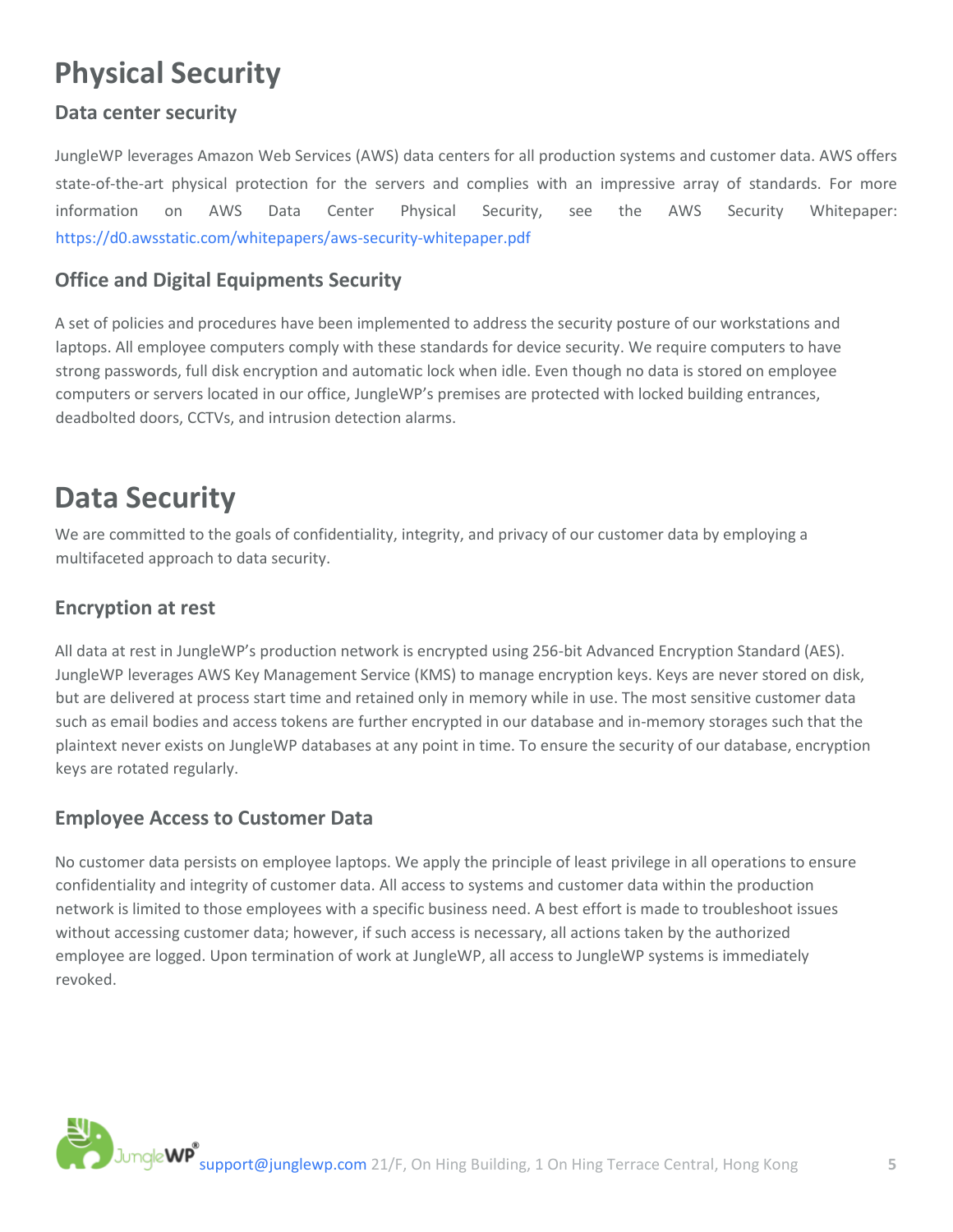### <span id="page-5-0"></span>**Audit Trails**

All actions taken to make changes to the infrastructure or to access customer data for specific business needs are logged for auditing purposes. In order to protect end user privacy and security, only a small number of senior engineers on the infrastructure team have direct access to production servers and databases.

#### <span id="page-5-1"></span>**Employee Authentication**

Every JungleWP employee is provided with a secure password manager account and is required to use it to generate, store, and enter unique and complex passwords. The use of a password manager helps avoid password reuse, phishing, and other behaviors that reduce security. All access to the production servers and data is protected using network isolation and strong authentication mechanisms. A combination of strong passwords, passphrase-protected SSH keys, a Virtual Private Network (VPN), and two-factor authentication is used to shield mission critical systems.

#### <span id="page-5-2"></span>**Server Hardening**

Servers deployed to production, as well as bastion hosts used to access production servers, are hardened by disabling unnecessary and potentially insecure services, removing default passwords, and applying JungleWP's custom configuration settings before use. We setup our systems following the Center for Internet Security (CIS) Benchmark recommendations. CIS Benchmarks are consensus-based configuration guidelines developed by experts in US government, business, industry, and academia to help organizations assess and improve security.

### <span id="page-5-3"></span>**Vulnerability Management**

JungleWP works with third-party independent vendors to perform automated vulnerability tests and manual pentesting on our production environments. We also tap into the broader security community via a private bug bounty program and offer incentives for researchers to responsibly disclose software bugs and centralize reporting streams. This involvement of the external community provides an independent scrutiny of JungleWP applications to help keep users safe. Engineers are always on call to immediately address any discovered threats to our network.

We support vulnerability disclosure by taking responsibility for addressing product vulnerabilities in a timely manner, And we work relentlessly with partners and community members to always stay on top of the newest vulnerabilities discovered in WordPress Plugins, Themes, Core or stack applications.

### <span id="page-5-4"></span>**Compliance**

Compliance with applicable regulations, standards and industry best practices protect us and our customers' sensitive information in ways that are testable and verifiable. The following security-related audits and certifications are applicable to JungleWP services:

**• General Data Protection Regulation (GDPR):** JungleWP has introduced tools and processes to ensure our compliance with requirements imposed by the GDPR.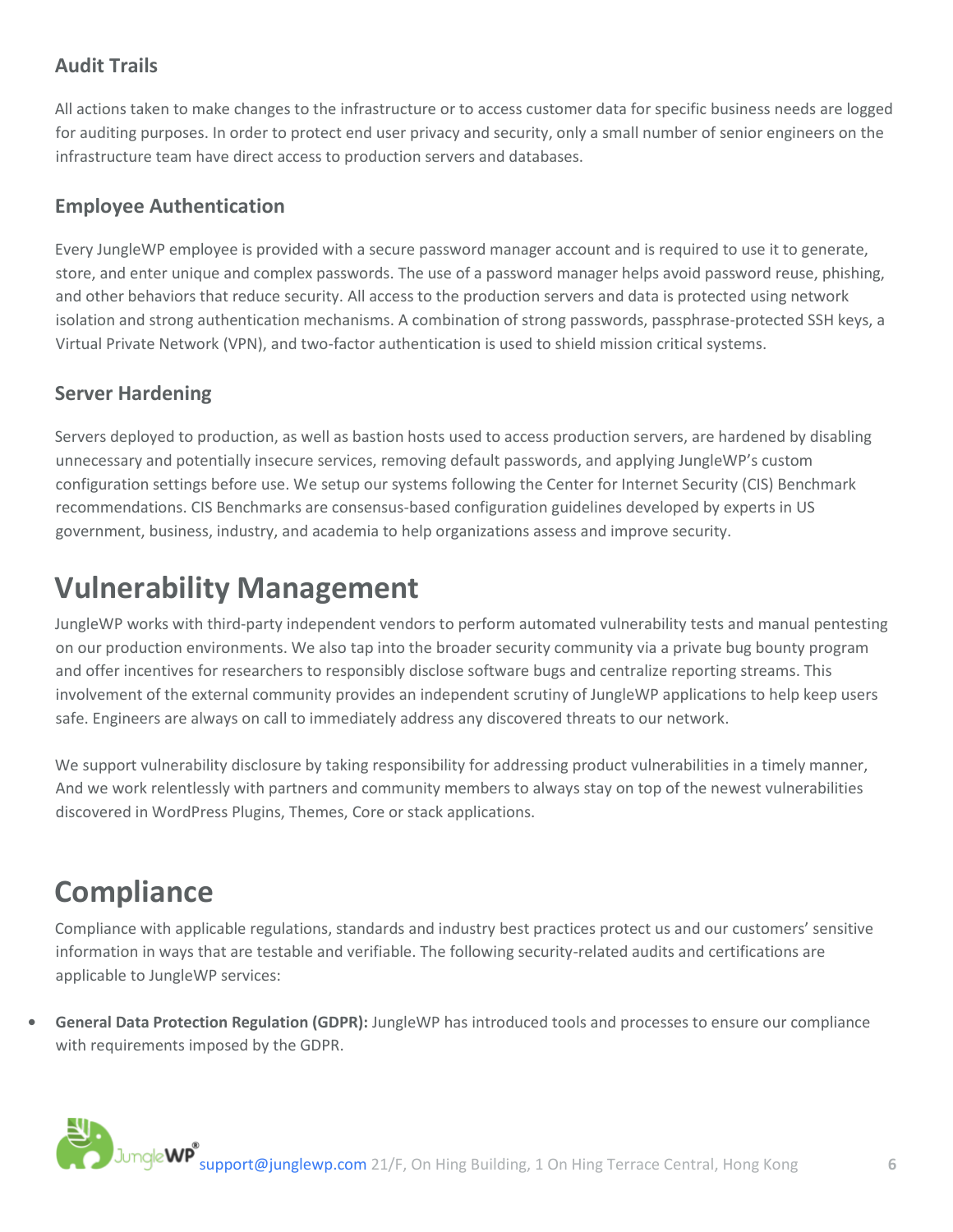**•** JungleWP Infrastructure is hosted in Amazon Web Services (AWS) data centers and Digital Ocean Datacenter, which are highly scalable, secure, and reliable. AWS and Digital Ocean comply with leading security policies and frameworks, including SSAE 16, SOC framework, ISO 27001 and PCI DSS. More information can be found at <https://aws.amazon.com/compliance/> an[d https://www.digitalocean.com/legal/certifications/.](https://www.digitalocean.com/legal/certifications/)

# <span id="page-6-0"></span>**Privacy features**

JungleWP is built upon being able to view and understand how your team interacts with other people and companies. As such, JungleWP provides various visibility features with conservative defaults that allow users to control how much information is shared with their team. Below is a small sample of such features:

### <span id="page-6-1"></span>**Hidden Persons**

Users can choose to hide, from their entire team, all email and event interactions between their team and any person(s) as well as all profile information about that person(s).

### <span id="page-6-2"></span>**Email Visibility**

By default, email bodies are only viewable by users who sent or received those emails. Email subjects, email recipients, event titles, and event invitees are viewable by all team members. However, users can choose to hide these from all team members as well.

#### **List Sharing**

By default, a new list created by a user is only visible to that user (also known as the owner of that list). The owner can choose to let specific team members or the entire team view and manage the settings for that list.

The JungleWP Privacy Policy can be viewed a[t https://docs.junglewp.com/article/35-data-privacy](https://docs.junglewp.com/article/35-data-privacy)

### <span id="page-6-3"></span>**Disaster Recovery and Business Continuity**

JungleWP customer data is regularly backed up each day to guard against data loss scenarios. All backups are encrypted both in transit and at rest using strong industry encryption techniques. All backups are also geographically distributed to maintain redundancy in the event of a natural disaster or a location-specific failure. JungleWP uses third-party monitoring services to track availability, with engineers on call to address any outages.

JungleWP is setup to operate from geographically distributed locations. By leveraging cloud resources, JungleWP infrastructure and customer support teams can support your business at any time.